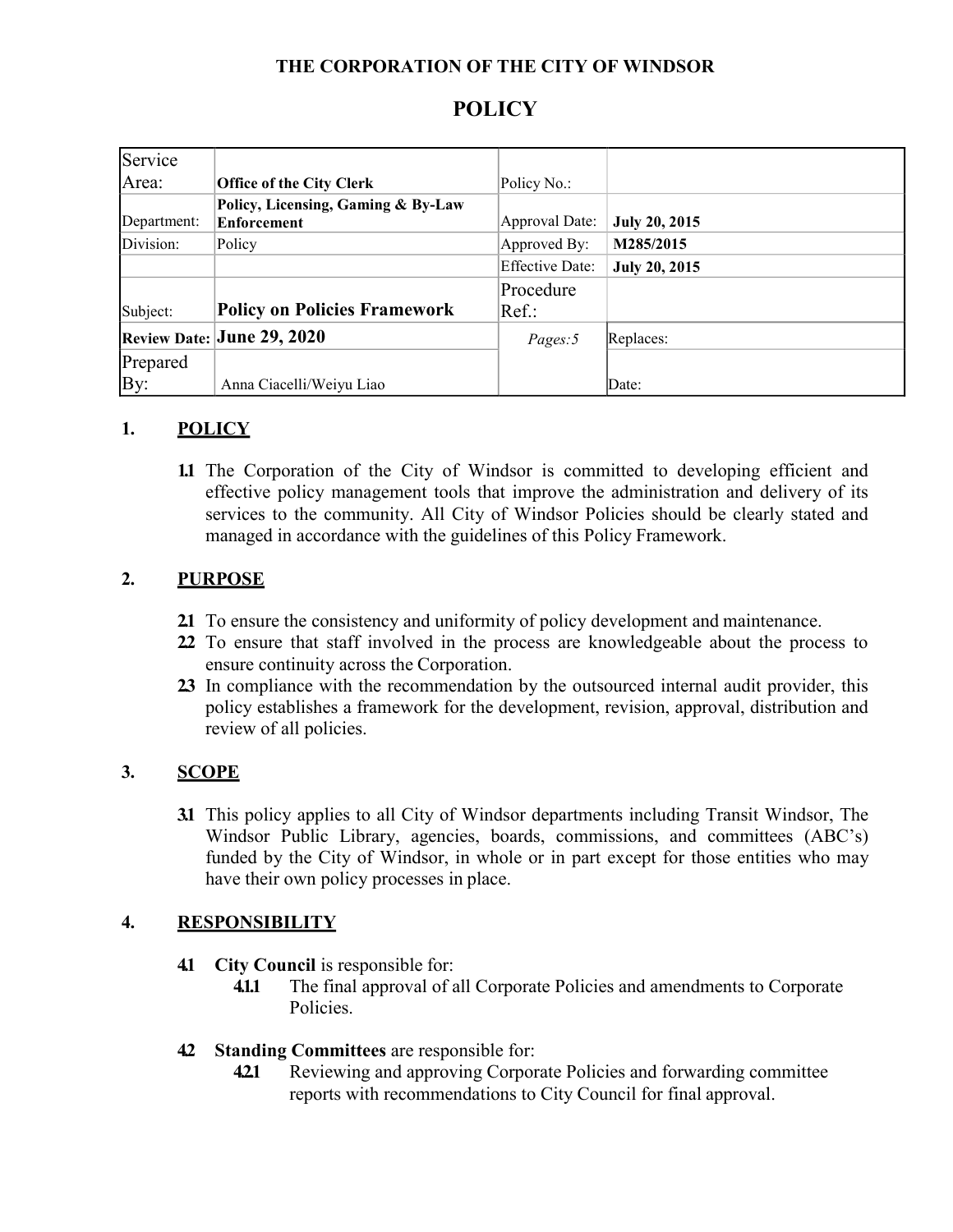## **4.3 The Chief Administrative Officer** (CAO) is responsible for:

- **4.3.1** Providing approval of the development of policies across the Corporation prior to their authorization at the Standing or Advisory Committee Level.
- **4.3.2** Supporting the policy review process including providing guidance and/or direction on issues that may arise.

# **4.4 The Corporate Leadership Team** (CLT) is responsible for:

- **4.4.1** Providing approval of the development of policies in their areas prior to the CAO providing their authorization.
- **4.4.2** Supporting the policy review process including providing guidance and/or direction on issues that may arise.

# **4.5 The Department Head, Manager or Supervisor** is responsible for:

- **45.1** Reviewing the department's policies to determine whether policies have been updated according to this Policy Framework or require updating.
- **4.5.2** Determine the needs of developing new policy.
- **4.5.3** Develop and/or revise policy for council consideration using the established guidelines.
- **4.5.4** Consult other relevant stakeholders and conduct surveys when necessary.
- **4.5.5** Determine areas of overlap in existing/new policies and recommend to rescind/revise where necessary.
- **4.5.6** Forward the proposed policy and accompanying report to the CLT for approval.
- **4.5.7** Developing appropriate training programs to ensure the policy is well communicated and understood by all who need to know.
- **4.6 The Communications Division** and/or department designate/author is responsible for:
	- **4.6.1** Assisting the Authoring department in communicating the new policy corporate wide to ensure compliance/understanding of necessary requirements and steps to develop and update policies according to this Policy Framework.

# **4.7 The Corporate Policy Coordinator** is responsible for:

- **4.7.1** Providing support to various departments in the development of policy where necessary.
- **4.7.2** Posting the approved policies to the City's Internal Dashboard and when necessary to the City's External Website.
- **4.7.3** Ensuring that the most current version of the approved policies are available on the internal City Dashboard Site and recorded in the Policy Database.
- **4.7.4** Ensuring proper record keeping in the Office of the City Clerk.
- **475** Reviewing and maintaining the Policy Database according to review timelines and notify policy owners/authors of the review schedule.
- **4.7.6** Ensuring proper employee group consultation in conjunction with human resources for all policies affecting personnel.

# **4.8 Employees are responsible for:**

**48.1** Regularly reviewing corporate policies and for complying with all Policies and Procedures as approved by City Council.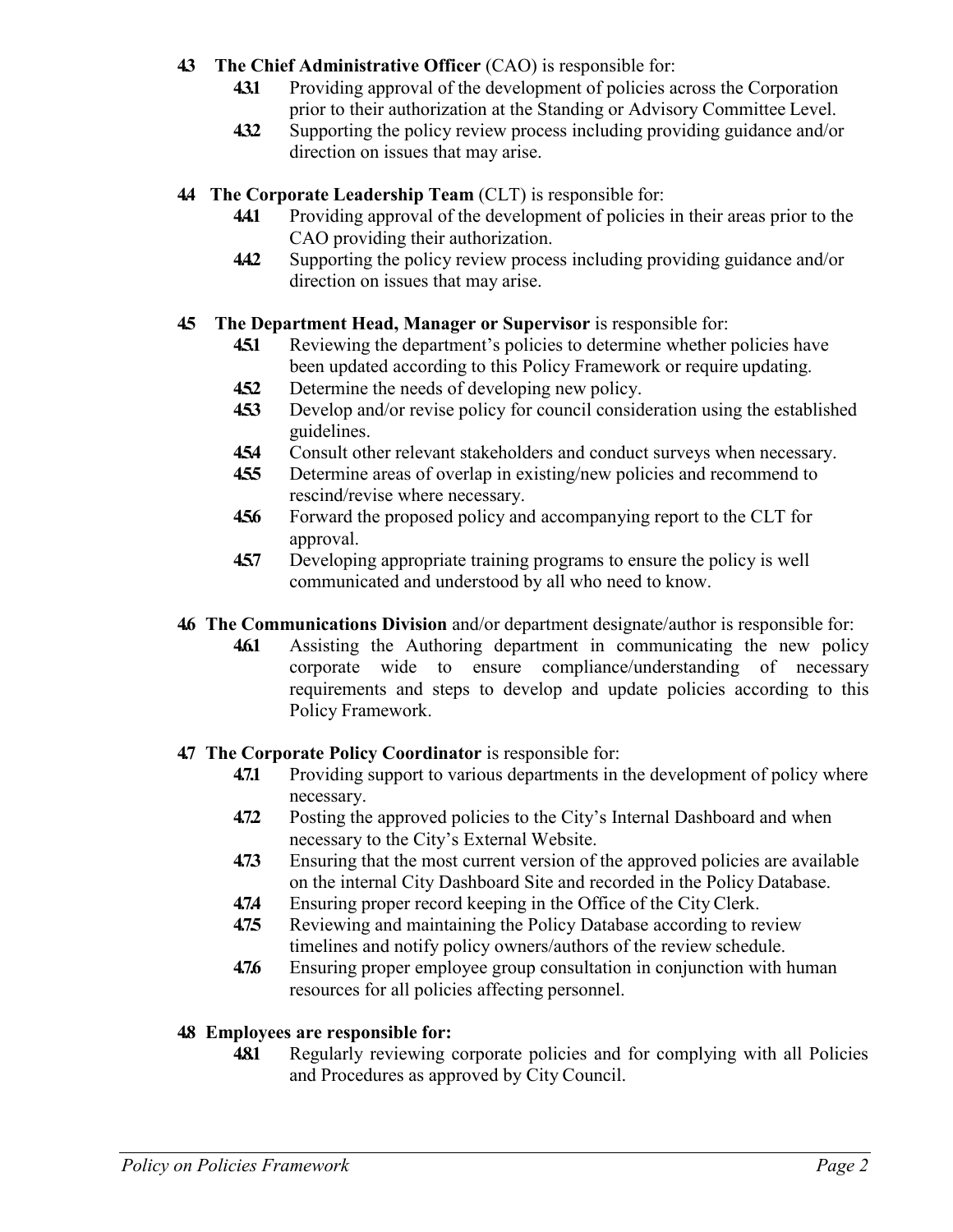## **5. GOVERNING RULES AND REGULATIONS**

- **51** Review and Development of Policy
	- **5.1.1** The need for a new or revised policy may be required by legislation or may be identified by the department most responsible, the Chief Administrative Officer (CAO), the auditor, the Corporate Leadership Team (CLT), or the Corporate Policy Coordinator.
	- **5.1.2** Prior to developing or revising a proposed policy or amendment, the department most responsible for the policy should determine the requirements, constraints and expected outcomes of the policies.
- **5.2** Survey and Consultation
	- **5.2.1** If appropriate, the department most responsible for the policy should form a policy development team with representation from each affected department to develop the policy.
	- **5.2.2** The Policy development team is responsible for conducting a survey of the policy issue and options for policy direction. This may include benchmarking, legal research and financial impact analysis.
	- **5.2.3** Consultation shall be completed in accordance with the following:
		- **5.2.3.1** Must ask the question of who is affected by the proposed policy.
		- **5.2.3.2** If there is a Collective Agreement involved, the Human Resources Department and the Union representatives should be consulted if the terms of the agreement may be affected by this policy creation.
		- **5.2.3.3** Ensuring that proper research is conducted decreases the likelihood of duplication of an existing City of Windsor Approved Policy.
		- **5.2.3.4** Obtain the necessary technical and legal advice if required.
		- **5.2.3.5** Any conflicting policy proposals should be reconciled during the consultation stage.
- **5.3** Development and Approval of Policy
	- **5.3.1** Each department is responsible for developing or revising policy according to the guidelines of this Policy Framework.
	- **5.3.2** The Policy Template available by accessing the policies/procedures page on Dashboard shall be used in the development and revision of all Corporate Policies. The use of this template will ensure consistency of Policy creation/revision throughout the Corporation.
	- **5.3.3** Policies shall be and remain consistent with relevant Federal/Provincial and Municipal legislation as well as the City's Strategic Plan as amended from time to time.
	- **5.3.4** It is the responsibility of the policy author to determine any areas of overlap, contradiction, or integration with other existing Corporate Policies.
	- **5.3.5** References to related policies must be stated within the new or revised policy.
	- **5.3.6** Procedures may be developed as the need arises to clarify the steps required to implement and enforce policies. The procedure template is available by accessing the policies/procedures page on Dashboard.
	- **5.3.7** All policy documents will contain plain, clear, concise wording, enabling a wide range of users to understand the content. Where prescribed terminology is used (i.e. extracted from legislation) a clear description of the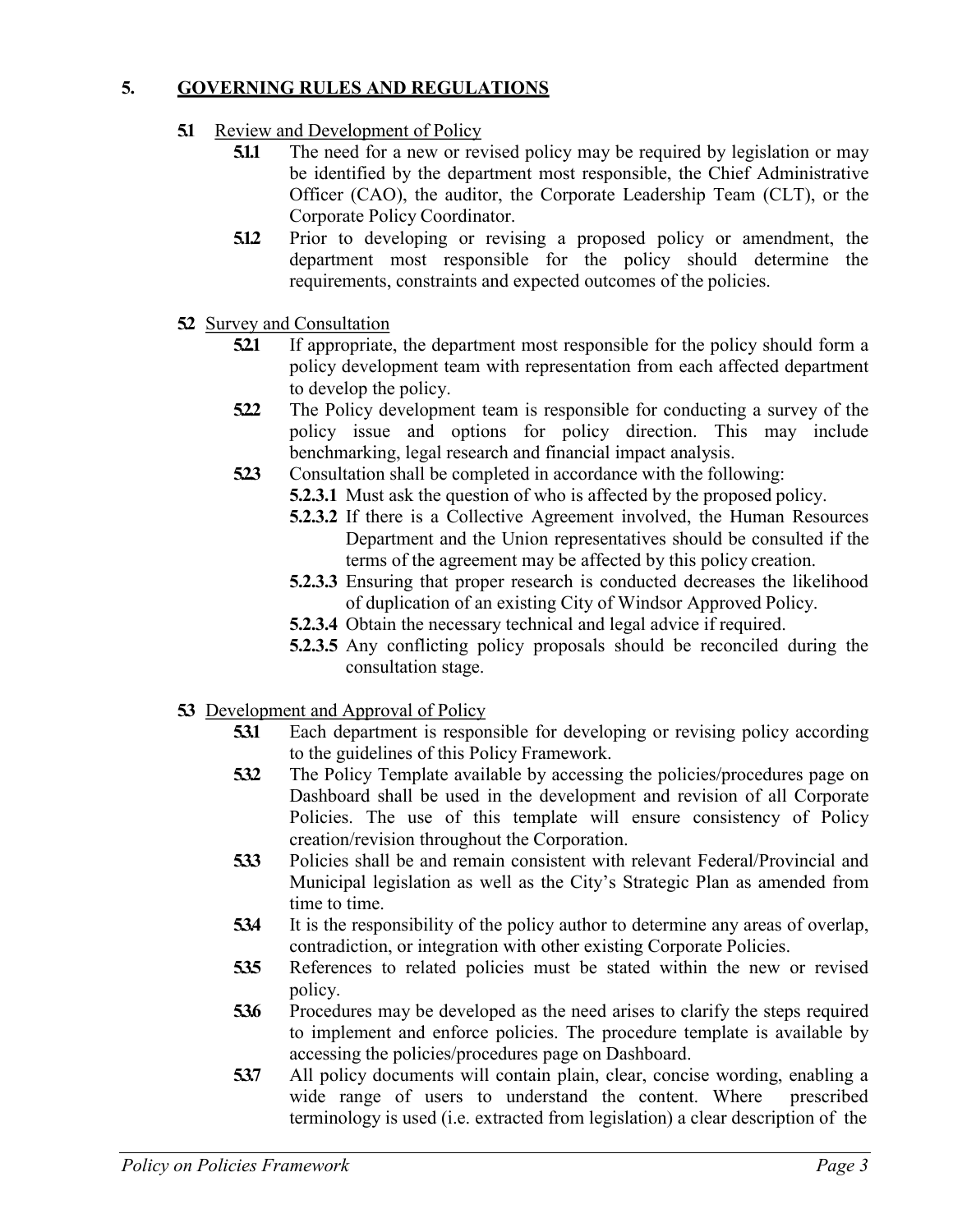terminology should be contained in the definitions section of the policy to allow cross-referencing and comprehension.

- **5.3.8** A preliminary review of each new or revised policy by the appropriate department is required, once approval of the CAO is attained, a final version of the policy along with a Council Report detailing/outlining the policy and reasons for development shall be submitted for the appropriate Standing Committee Agenda Review.
- **5.39** When the Policy and corresponding Council Report have been approved by the Agenda Review Committee for an upcoming Standing Committee meeting, it proceeds for signature approval. When the policy and corresponding Council Report have been recommended to proceed by the Standing Committee to City Council for consideration, it will be placed on an upcoming council agenda for approval. Council will provide formal approval for all Corporate Policies.
- **5.4** Review Process
	- **5.4.1** All policies shall be reviewed every five years (or more frequently) as per the Policy Review Procedure which can be found on the Policies/Procedures page on Dashboard, and in accordance with the following:
		- **5.4.1.1** External drivers, such as legislation changes, court decisions, government policies or strategies.
		- **5.4.1.2** Internal drivers, such as Council decisions, new strategies, identification of issues by stakeholders or staff, new practices, or new technologies.
	- **5.4.2** If there is no alternate review date which has been established and highlighted within the policy then 5.4.1 above shall apply.
	- **543** The review process ensures that the periodic review of all policies takes place so that the policy continues to be relevant, current and supports the achievement of desired objectives.
	- **5.4.4** Departments shall provide up to date referenced documents as necessary.
	- **5.4.5** According to review schedules a listing of policies will be made available to Managers of Administration to ensure their departments review/revision of policies according to specified timelines.
	- **5.4.6** The Corporate Policy Coordinator will track review dates/schedules and appropriately document the Policy Database with updates as required.
	- **5.4.7** Should minor revisions to policies be required i.e. formatting, numbering, typos, spelling etc., The Corporate Policy Coordinator will make these minor revisions without reporting them to Council as long as these minor changes do not change the content or intent of the policy itself. Departments are required to report any minor changes to the Corporate Policy Coordinator prior to changes to the policy being made.
- **5.5** Distribution and Communication
	- **5.5.1** The Communication Division/Designate will distribute the policy corporate wide. If training is required the Department authoring the policy will coordinate with the Human Resources Department to carry out the necessary training.
	- **5.5.2** The Corporate Policy Coordinator will post the policy to the City's Dashboard Internal Website and to the City's External Website if required. The new Council Policy will be recorded in the Policy Database and a record will be kept in the Office of the City Clerk.